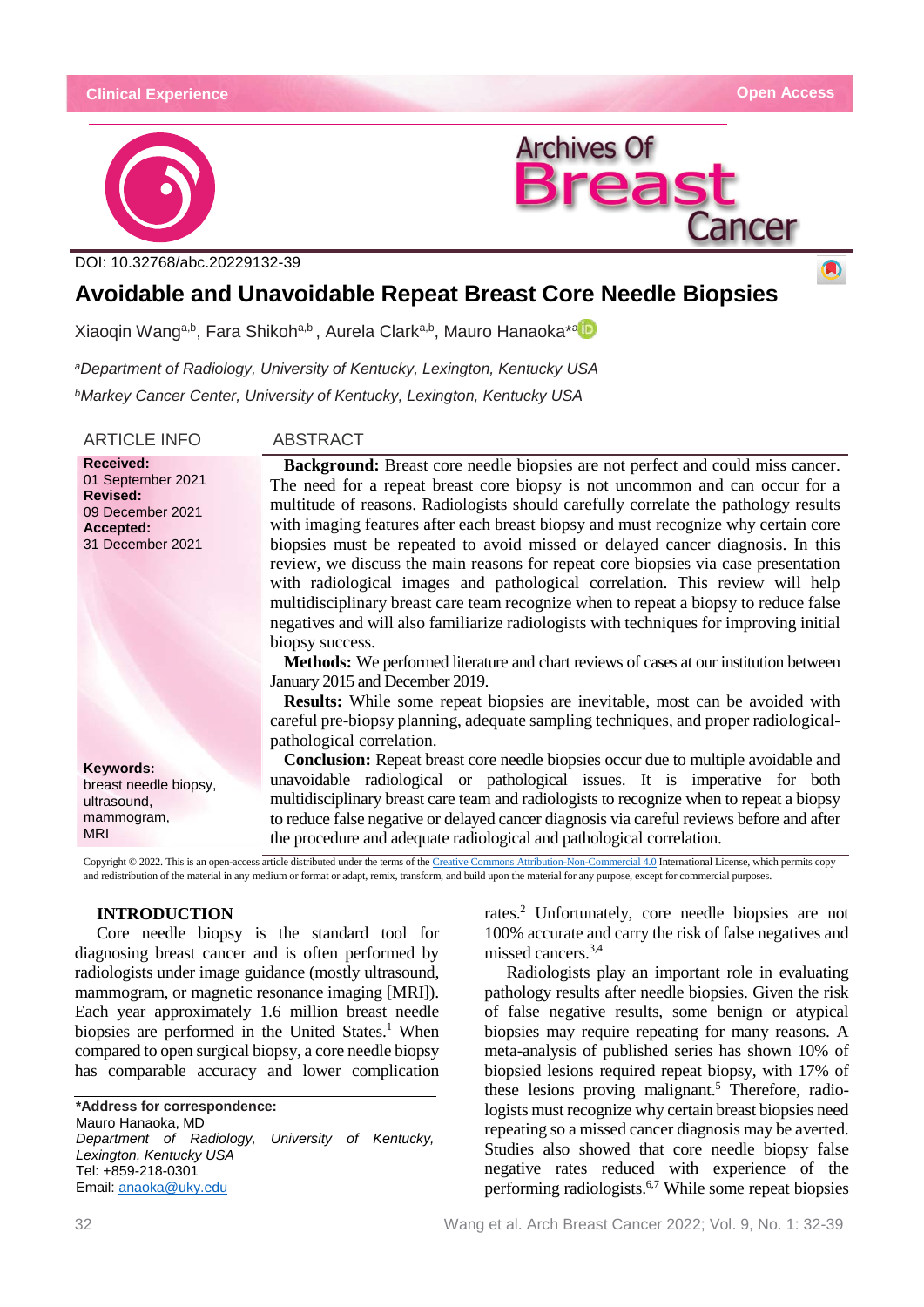

are inevitable, most can be avoided with careful prebiopsy planning, proper sampling techniques, and immediate post biopsy imaging. In addition to recognizing the necessity of repeat biopsies, radiologists should know how to improve biopsy planning and techniques that will decrease the need for repeat biopsies as they cause patient anxiety and increase medical costs. The goals of this review are to examine the underlying causes of repeat biopsies through case presentation with radiological and pathological correlation. This will help the multidisciplinary breast care team recognize "when and why" to repeat a breast core biopsy to reduce false negatives and will also familiarize radiologists with biopsy techniques to improve initial biopsy success.

# **METHODS**

In our hospital, once a breast biopsy is completed and pathology results are available, the radiologist reviews all pertinent imaging and pathology for correlation. If radiologic-pathologic discordance is present, a recommendation is made for either a repeat biopsy or discussion during weekly tumor board. Based on our review, reasons for repeated biopsies are: (1) inadequate biopsy technique, (2) challenging or discordant radiologic-pathologic correlation, (3) issues with tissue specimen, (4) progression of findings on post-biopsy follow-up. Using 5 clinical cases selected from our clinic, we also illustrated how to avoid some of the repeat biopsy and when to repeat biopsy to avoid delayed or missed best cancer diagnosis.

#### **RESULTS / DISCUSSION**

#### *Inadequate biopsy technique*

Adequate techniques are essential for a successful breast core biopsy. Studies have shown different false negative rates for specific core needle biopsies technique. For example, the false negative rate is approximately 2% for ultrasound guided biopsy (6) and 3-4% for stereotactic biopsy.<sup>7,8</sup> The major important technical issues that necessitate repeat biopsies are missing the target and choosing an inappropriate image guidance method.

#### *Poor visualization of lesion and/or needle*

Ultrasound-guided biopsy is the most common breast core biopsy method. It allows real time imaging of the lesion and needle. Steps toward a successful ultra-sound-guided biopsy begin with proper lesion and needle visualization. Awareness of needle angle relative to the ultrasound probe as it is introduced into the skin towards the lesion is important. Angles too steep make visibility difficult, even with larger needles. Echogenic air introduced through the needle track may obscure visualization, especially for small and deep lesions.8 Entry site for deeper lesions is best further away from the transducer since this gives space to maneuver the biopsy device horizontally to the chest wall and the beam of the transducer.<sup>5</sup> Obtaining orthogonal views helps ensure that the needle is through the lesion. Competent ultrasound-guided biopsy techniques plus the ability to troubleshoot during challenging cases will help the radiologist avoid missing a target.

#### *Dense breast tissue and fibrosis*

Dense or fibrotic tissue is difficult to for the biopsy needle to traverse through the tissue, especially during ultrasound-guided biopsy. In the dense tissue, the core needle can be very difficult to advance via single hand. In this case, a sharp or large gauge needle with introducer may be used and a biopsy track can be generated through needle firing before sampling. Coaxial method may be beneficial to confirm adequate targeting and sampling in ultrasound guided biopsy. Once a coaxial needle is in place, access to the lesion is achieved. Rotation and manipulation of the transducer and needle may be necessary to ensure sampling through different parts of the lesion.<sup>5</sup>

#### *Choosing the wrong biopsy method*

Although exceptions do exist, the imaging modality of choice for a biopsy should be the one that will show the suspicious finding with the most confidence. Typically, ultra-sound-guided biopsies are utilized for masses; stereotactic-guided biopsies for calcifications, architectural distortion, and asymmetries; and MRIguided biopsies for suspicious MRI findings. However, in clinical practice, ultrasound-guided biopsy is often preferred by patients and radiologists for a few reasons: low cost, portability, minimal equipment requirement, no radiation, real time imaging, being less invasive, and the possibility of a more comfortable biopsy position for the patients. Second-look ultrasound is commonly performed for mammographic or MRI findings.9 Before utilizing ultrasound-guided biopsies for these abnormalities, all images must be reviewed to ensure correct targeting.10 After the biopsy, a biopsy clip should be placed in the biopsy site and post biopsy mammogram should be performed to confirm appropriate targeting.

Figure 1 illustrates how utilizing an inappropriate imaging modality for a core biopsy can result in missing the intended target and subsequently delaying diagnosis. In this case, the ultrasound correlate for the mammographically detected architectural distortion was incorrect, thus resulting in a wrong biopsy site when ultrasound-guided biopsy was attempted. Repeat stereotactic biopsy was recommended to target the architectural distortion. Mammograms after the repeat biopsy confirmed the right targeting of this lesion, which was proven to be malignant. Necessity of a post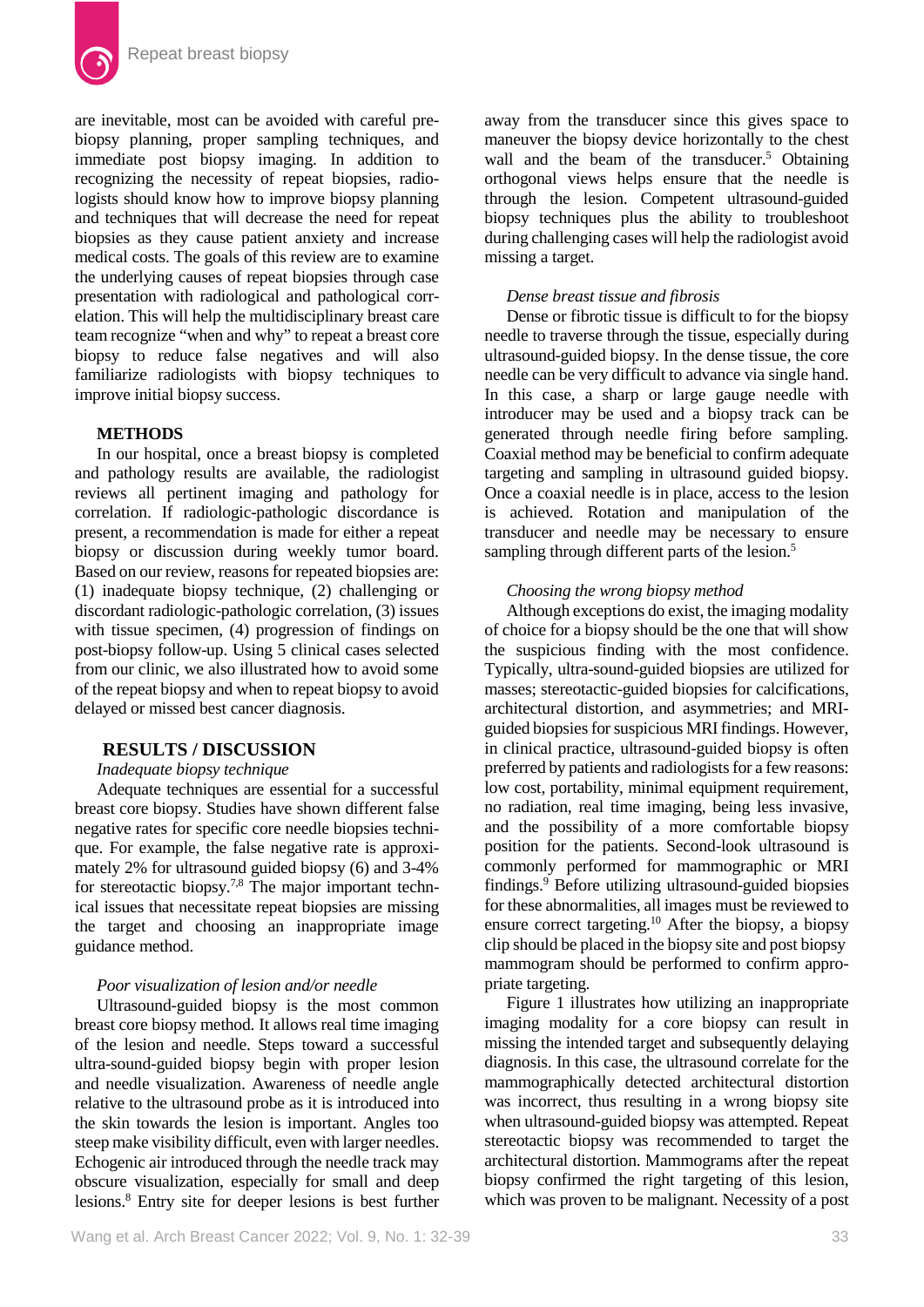

procedure mammogram and placement of a biopsy clip is also nicely depicted in Figure 1. Post clip images allowed the radiologist to see if the intended mammographic finding was appropriately targeted. Final pathology for the initial biopsy was benign which was

concordant for the ultrasound finding, but not for the intended target on mammogram. Repeat biopsy was performed after careful review of the images and the missed cancer was caught on repeat biopsy without much delay.



**Figure 1.** Missed target resulting from wrong biopsy imaging selection. A 44-year-old female with screening callback. **a.** Right craniocaudal and **b.** mediolateral oblique. views show an area of architectural distortion in the 12:00 of the right breast (white circle). **c, d.** Ultrasound images. at 12:00, 5cm from the nipple show an avascular irregular mass (black arrows) with angular margins. **e.** This likely correlates to mammographic finding post clip mammogram from initial ultrasound–guided biopsy shows U clip (white arrow) in unexpected location, anterior to architectural distortion (dashed white circle). Initial biopsy: discordant benign pathology—non-proliferative fibrocystic changes. Repeat stereotactic biopsy recommended. **f.** Post clip mammogram from repeat stereotactic biopsy shows the M clip in appropriate location (white circle). Repeat biopsy: Concordant malignant pathology—Grade 1 Invasive ductal carcinoma with ductal carcinoma in situ.

# *Challenging or discordant radiologic-pathologic correlation*

Both radiological and pathological factors can be associated with repeat breast core biopsy. In a study conducted by Boba *et al.*, radiological failure resulted in 0.8% of biopsy false negative rates and histopathology constituted 1.5% of diagnosed cancers and atypia.10 Despite optimal biopsy technique, failure to sample cancer may happen, possibly due to histologic heterogeneity within the lesion. Breast cancer can contain areas of normal breast tissue and fibrosis. Atypical or precancerous lesions can also coexist with the breast cancer during cancer development.<sup>11</sup> Figure 2 demonstrates the consequences of under sampling, likely due to histologic heterogeneity with presence of normal breast tissue or benign breast lesions.

Furthermore, histopathological interpretation is a significant cause for false-negative results, especially equivocal pathology.<sup>10</sup> Studies show that pathologists are particularly good at diagnosis of invasive cancer in a biopsy specimen but are less accurate at making the correct diagnosis with high risk or benign tissue.<sup>1,10</sup> According to one study,<sup>1</sup> pathologists' under-interpretation rates for ductal carcinoma in situ

(DCIS) and atypia are 17% and 35%, respectively. Final pathology for the initial biopsy in Figure 3 was interpreted as a papilloma. However, the radiologist recommended surgical consultation due to concerning imaging features. Pathology from the surgical excision revealed low-grade DCIS in addition to IDP.

It is essential for the radiologist to carefully correlate pathology results of the biopsy with image features of the target. When discordant benign or atypical pathology intersects suspicious imaging features, the radiologist must analyze imaging features and discuss findings with the pathologist. To adequately correlate histology with radiologic findings, radiologists must be familiar with the gamut of pathologic and benign imaging features.5 Careful radiology-pathology correlation can help avoid the false negative result via timely repeat biopsy. At our institution, discordant radiologic-pathologic institution, discordant radiologic-pathologic diagnoses are either re-biopsied or discussed at weekly multidisciplinary tumor boards for further management.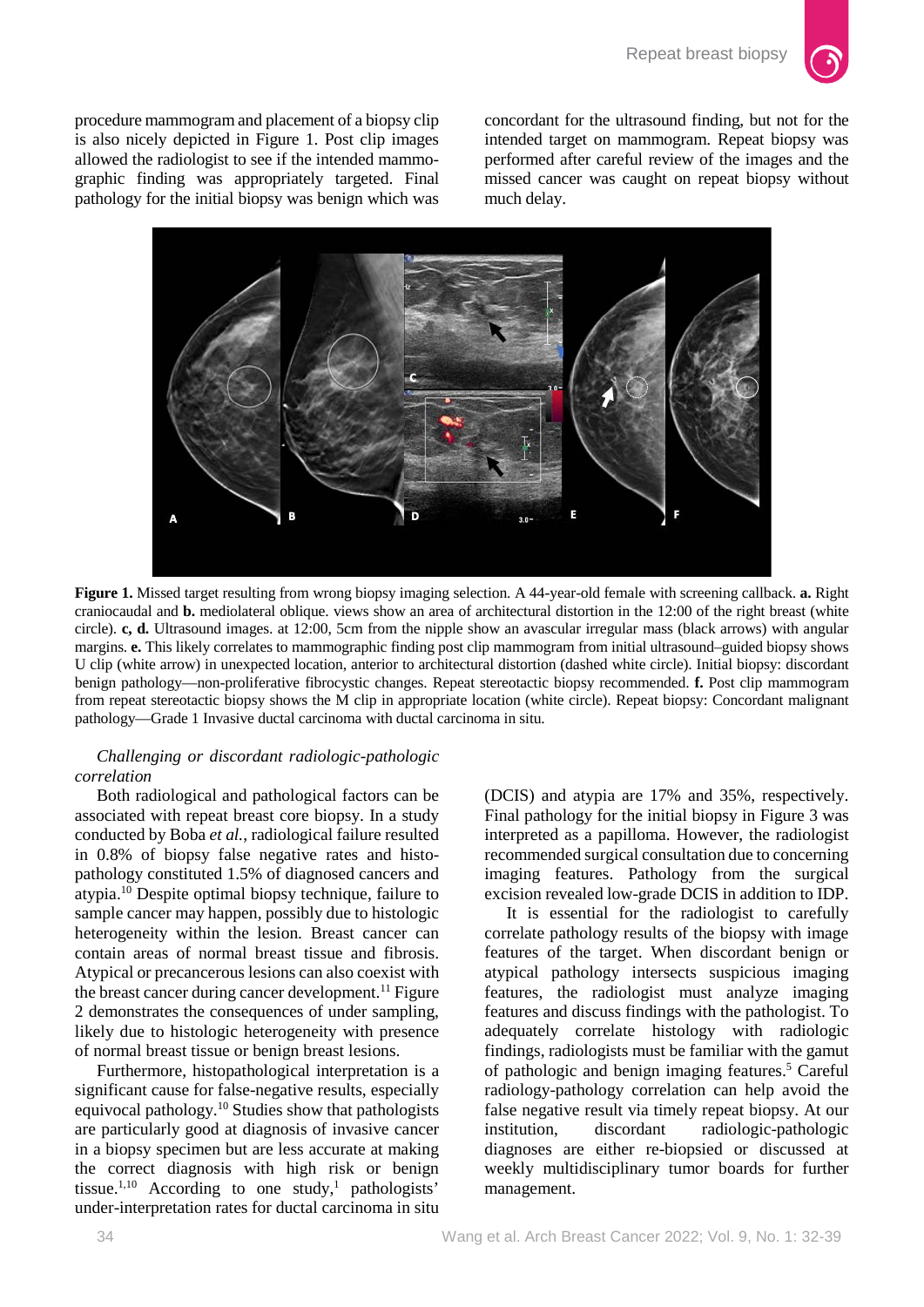

**Figure 2. a–f.** Radiology-pathology discordance (probably under-sampling) with timely management. A 46-year-old female presented for screening. a. Part of the left craniocaudal view shows architectural distortion at 2:00, 12cm from the nipple (white circle). b. Focused ultrasound image at 2:00, 12cm from the nipple, shows a 15mm irregular mass with spiculated margins (blue arrow), likely correlating with mammographic finding. c. Image from ultrasound-guided biopsy demonstrates sampling through the hypoechoic mass. d. Craniocaudal view from post-procedure mammogram shows U clip (blue arrow), close to area of architectural distortion (white circle). Initial biopsy: discordant benign pathology—benign breast tissue/ pseudoangiomatous stromal hyperplasia. e. Repeat stereotactic biopsy 5 days later. f. Post-biopsy mammogram craniocaudal view with ribbon clip (white arrow), which migrated laterally from biopsy site (white circle). Repeat biopsy: concordant malignant pathology—invasive well-differentiated lobular carcinoma.



**Figure 3. a–f.** Challenging pathology (equivocal lesion) upgraded with surgical excision. A 68-year-old female screening callback. a. Craniocaudal implant displaced view shows a 3mm mass in the lateral left breast (white circle) 5cm from the nipple. The U clip shown is from prior benign biopsy. b. Ultrasound image shows an irregular mass with indistinct margins that may correlate with the mammographic finding. c. Image from ultrasound-guided biopsy shows proper targeting. d. Postbiopsy mammogram craniocaudal view shows eye clip in appropriate location (white circle). Initial biopsy: concordant benign pathology—papilloma with atypical ductal hyperplasia. Surgical excision recommended. e. Craniocaudal view following wire localization for surgical excision and f. post-lumpectomy surgical specimen radiography show adequate excisional biopsy. Repeat biopsy: concordant malignant pathology—ductal carcinoma in situ and intraductal papilloma (IDP).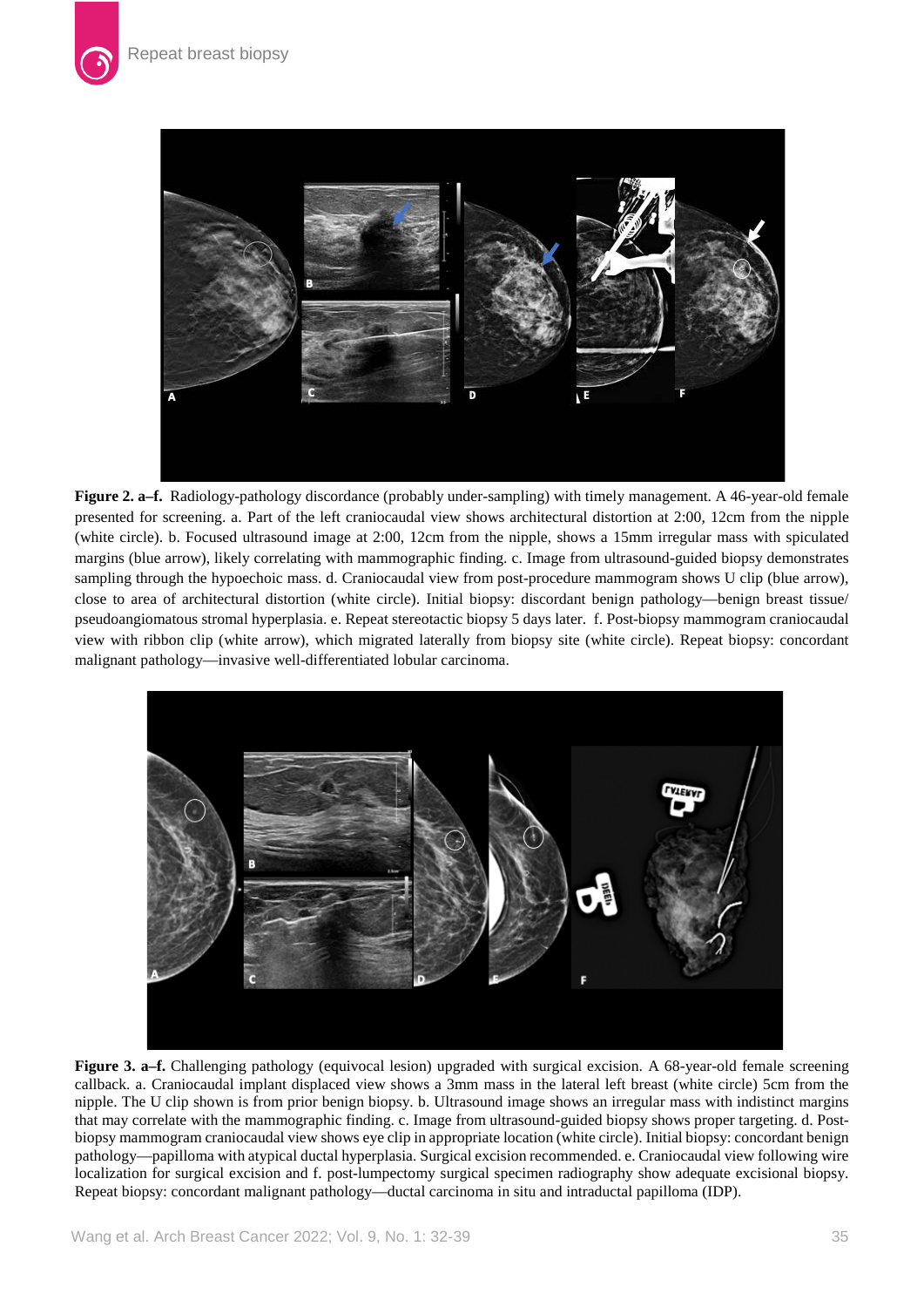

All high-risk lesions (atypia, lobular carcinoma in situ, radial scar/complex sclerosing lesion, papillary lesions, fibroepithelial lesions) are also discussed at the tumor boards. Management often includes repeat biopsy, surgical excision, or 6-month image followup.

#### *Issues with tissue specimen*

Obtaining specimen radiographs is important for confirming retrieval of calcifications during stereotactic or ultrasound-guided biopsies. If calcifications are not present, timely and appropriate trouble shooting should be performed. Depending on the underlying causes, additional samples, retargeting, or switching biopsy methods should be considered if calcifications are not present on specimen radiographs due to inadequate tissue sampling. However, 6% specimens that did not show calcifications in radiology were described as calcified in final biopsy results by pathologists.<sup>12</sup> Calcifications that are not detected in the specimen radiograph can be aspirated into the debris stuck in biopsy equipment tubing and collecting basket or canister during the stereotactic vacuum-assisted biopsy.13 One type of calcification – oxalate crystals – while often seen in the specimen radiography, are not detected by the routine pathology section and requires more comprehensive histologic examination, such as polarizing lenses.

Although the sampling of calcifications is mostly conducted with stereotactic guidance, ultrasound guidance can be performed in special situations where the stereotactic biopsy is not feasible. Biopsy of calcifications under ultrasound-guidance can be tricky, but certain techniques (i.e., open-trough method) may help minimize failure. Figure 4 demonstrates the importance of a specimen radio-graph. Upon completion of the initial ultrasound-guided biopsy, a specimen radiograph was not performed, and the clip was just anterior to the calcifications on the post-procedure mammogram. A repeat ultrasound-guided biopsy was performed followed by a specimen radiograph confirming retrieval of calcifications. Final pathology was malignant. If calcifications cannot be confidently sampled with ultrasound-guidance, a stereotactic-guided biopsy, when possible, should be utilized.



**Figure 4. a–g.** Importance of specimen radiograph. A 49-year-old female presented with a palpable concern. a. Right mediolateral oblique view shows focal asymmetry with fine linear-branching calcifications (white circle). b. Ultrasound image shows a mass with possible calcifications (orange arrow). c. Ultrasound-guided biopsy image shows sampling through hypoechoic mass. d. Post clip mammogram with U clip (orange arrow) anterior to the calcifications. No specimen radiograph was obtained. Initial biopsy: discordant benign pathology—stromal fibrosis and fibrocystic changes without calcifications. Repeat biopsy was performed. e. Repeat ultrasound-guided biopsy sampling through hypoechoic mass and calcifications (white arrow). f. Post clip mammogram shows eye clip (white arrow) in appropriate location within the calcifications. g. Specimen radiograph obtained after 5 core specimens show calcifications in all 5 specimens. Repeat biopsy: concordant malignant pathology—high grade ductal carcinoma in situ.

# *Progression and localization of MRI findings on post-biopsy follow-up*

To avoid the delayed cancer diagnosis from false negatives of the core needle breast biopsies, some radiologists have found post-biopsy follow-up to be helpful, even for concordant benign diagnoses. False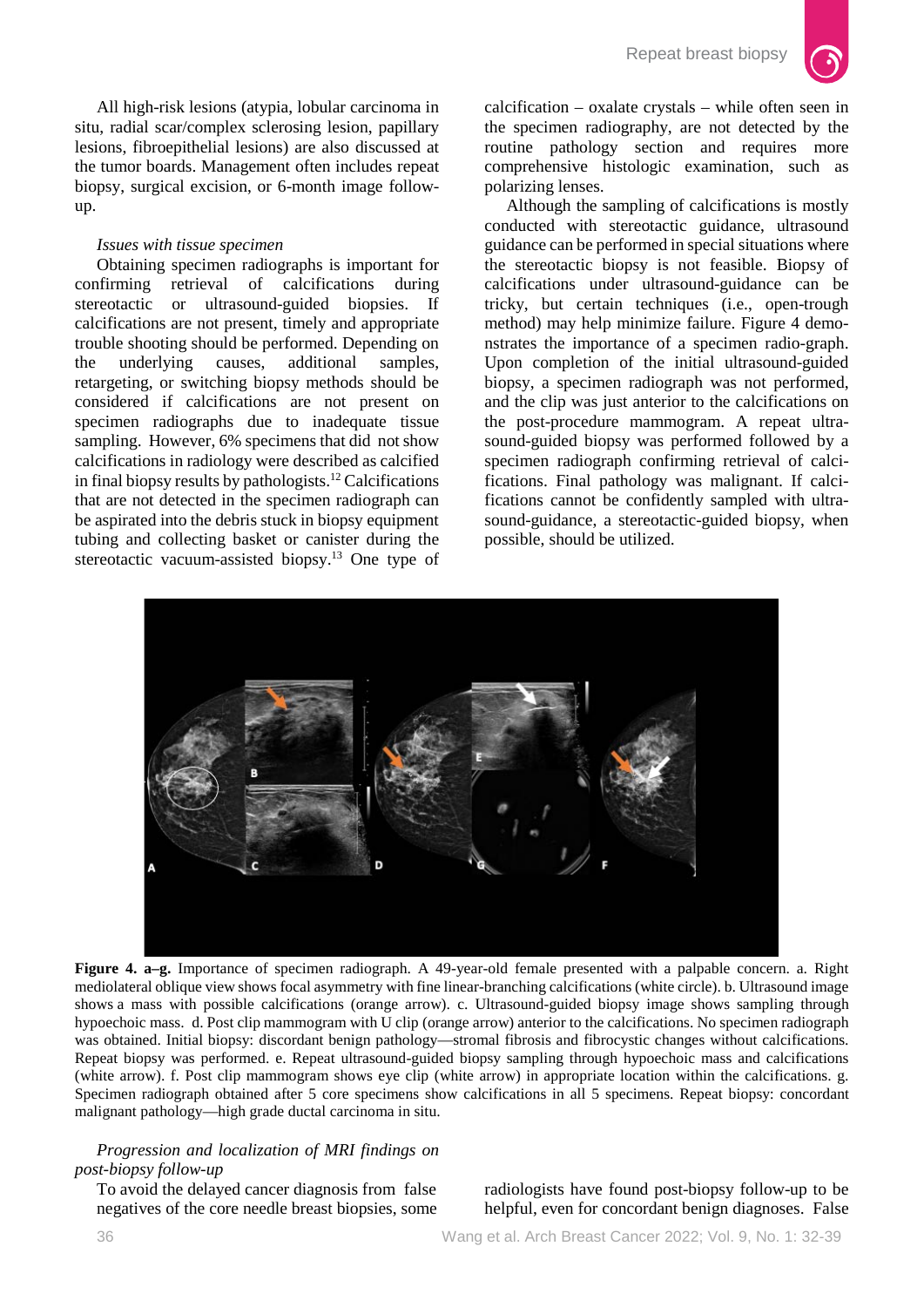

negative biopsy rate is often higher in the MRI guided biopsy than in the ultrasound guided biopsy due to uncertain lesion localization and lack of real time image guidance. Second look ultrasound is typically used to find a sonographic correlate for suspicious MRI findings to allow for an ultrasound-guided core needle biopsy.14,15 However, it does not come without challenges. It is important to know how various lesions may present on both MRI and US and to also use the largest number of anatomical landmarks or other findings such as cysts when correlating between the two modalities. Furthermore, it is important to take into consideration the differences in positioning between MRI and US as in US, the patient is either in a supine or supine oblique position and for MRI the patient is prone. A US correlate is more likely to be found for larger masses or if it is an invasive cancer as opposed to smaller lesions or non-mass enhancement.15 Clip confirmation is also important following a US-guided biopsy as clips can be displaced or end up in a completely wrong position because a wrong lesion has been targeted. Standard practice is to obtain a post biopsy mammogram to confirm clip placement. A T1-wieghted gradient echo sequence could also be obtained to confirm the biopsy clip location. If the MRI lesion of interest is a large area of enhancement but the sonographic correlate is much smaller, that needs to be taken into consideration if needle localization will be performed for lumpectomy.

It will be important to localize the clip in relationship to the entire extent of disease involveement. Recent studies,  $16,17$  have showed that there is up to 4% false negative rate for benign MRI biopsy with concordant radiology-pathology correlation. Thus, patients with benign biopsy may be recommended for imaging follow-up to confirm the stability of biopsied imaging findings. Patient compliance with follow-up is essential to minimize further delay, $5$ especially in patients who are at high risk for developing breast cancer and require close monitoring for the biopsy proven benign lesions. Figure 5 shows the importance of close, short-term surveillance following a benign MRI biopsy in a high-risk patient. In this case, a cancer was missed on the initial biopsy and the cancer had progressed significantly when the patient missed the follow-up.



**Figure 5. a–e.** Delayed cancer diagnosis due to failure in follow-up of a false negative MRI biopsy. A 35-year-old female with positive breast cancer gene (BRCA1). **a.** Screening MRI axial post contrast subtraction imaging shows a 9mm irregular mass with delayed washout curve at 12:00 of right breast, 3cm from the nipple. **b.** MRI biopsy was performed. Initial biopsy: concordant benign pathology—non-proliferative fibrocystic changes with dense fibrosis. Follow-up MRI 14 months later (patient had difficulty scheduling MRI due to insurance issues). **c, d.** Axial post contrast subtraction and maximum intensity projection images show large volume diffuse non-mass enhancement measuring 69mm, occupying the entire right breast. **e.** Ultrasound biopsy was performed. Repeat biopsy: concordant malignant pathology—Infiltrating poorly differentiated grade 3 ductal carcinoma.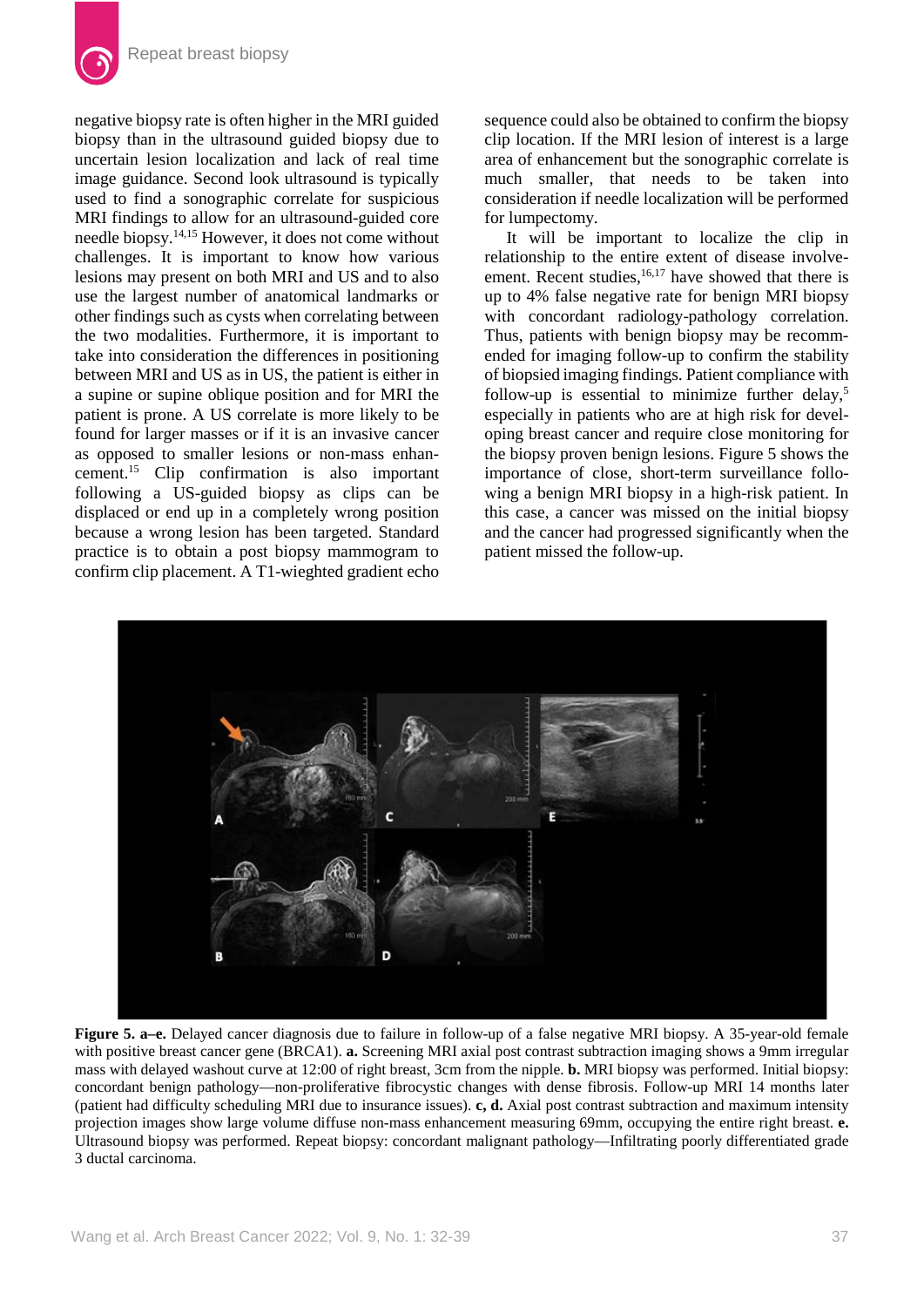

Repeat breast core needle biopsies occur due to multiple radiological or pathological issues. While some repeat biopsies are inevitable, most can be avoided by careful pre-procedure planning, improvement of biopsy techniques, post procedure imaging, and adequate radiology-pathology correlation. It is imperative for multidisciplinary breast care team to recognize reasons for the need for a repeat breast biopsy to avoid false negative or delayed diagnosis of breast cancer. The performing radiologist's experience and knowledge are very important in increasing initial biopsy success rate by providing appropriate planning and optimized biopsy techniques. With multidisciplinary approach and careful review of the repeated breast core needle biopsy, we can not only improve to the chances of having an accurate

#### **REFERENCES**

- 1. Elmore JG, Longton GM, Carney PA, Geller BM, Onega T, Tosteson AN, et al. Diagnostic concordance among pathologists interpreting breast biopsy specimens. JAMA. 2015;313(11):1122-32. doi: 10.1001/jama.2015.1405.
- 2. Bruening W, Fontanarosa J, Tipton K, Treadwell JR, Launders J, Schoelles K. Systematic review: comparative effectiveness of core-needle and open surgical biopsy to diagnose breast lesions. Ann Intern Med. 2010;152(4):238-46. doi: 10.7326/0003-4819- 152-1-201001050-00190.
- 3. Dillon MF, Hill AD, Quinn CM, O'Doherty A, McDermott EW, O'Higgins N. The accuracy of ultrasound, stereotactic, and clinical core biopsies in the diagnosis of breast cancer, with an analysis of false-negative cases. Ann Surg. 2005;242(5):701-7. doi: 10.1097/01.sla.0000186186.05971.e0.
- 4. Pijnappel RM, van den Donk M, Holland R, Mali WP, Peterse JL, Hendriks JH, et al. Diagnostic accuracy for different strategies of image-guided breast intervention in cases of nonpalpable breast lesions. Br J Cancer. 2004;90(3):595-600. doi: 10.1038/sj.bjc.6601559.
- 5. Youk JH, Kim EK, Kim MJ, Lee JY, Oh KK. Missed breast cancers at US-guided core needle biopsy: how to reduce them. Radiographics. 2007;27(1):79-94. doi: 10.1148/rg.271065029.
- 6. Pfarl G, Helbich TH, Riedl CC, Wagner T, Gnant M, Rudas M, et al. Stereotactic 11-gauge vacuumassisted breast biopsy: a validation study. AJR Am J Roentgenol. 2002;179(6):1503-7. doi: 10.2214/ajr.179.6.1791503.
- 7. Pritzker KPH, Nieminen HJ. Needle Biopsy Adequacy in the Era of Precision Medicine and Value-Based Health Care. Arch Pathol Lab Med. 2019;143(11):1399-415. doi: 10.5858/arpa.2018- 0463-RA.

diagnosis in a timely fashion, but also help reduce patient's anxiety and the unnecessary cost of a potentially avoidable additional biopsy or medical procedure.

#### **ACKNOWLEDGEMENTS** None.

# **CONFLICT OF INTEREST** None.

### **FUNDING**

This work did not receive any specific grant from funding agencies in the public, commercial, or notfor-profit sectors.

- 8. Mahoney MC, Newell MS. Breast intervention: how I do it. Radiology. 2013;268(1):12-24. doi: 10.1148/radiol.13120985.
- 9. Meissnitzer M, Dershaw DD, Lee CH, Morris EA. Targeted ultrasound of the breast in women with abnormal MRI findings for whom biopsy has been<br>recommended. AJR Am J Roentgenol. recommended. 2009;193(4):1025-9. doi: 10.2214/AJR.09.2480.
- 10. Boba M, Koltun U, Bobek-Billewicz B, Chmielik E, Eksner B, Olejnik T. False-negative results of breast core needle biopsies - retrospective analysis of 988 biopsies. Pol J Radiol. 2011;76(1):25-9. doi: Not Available.
- 11. Bonnett M, Wallis T, Rossmann M, Pernick NL, Bouwman D, Carolin KA, et al. Histopathologic analysis of atypical lesions in image-guided core breast biopsies. Mod Pathol. 2003;16(2):154-60. doi: 10.1097/01.MP.0000052375.72841.E2.
- 12. Stein MA, Karlan MS. Calcifications in breast biopsy specimens: discrepancies in radiologic-pathologic identification. Radiology. 1991;179(1):111-4. doi: 10.1148/radiology.179.1.2006260.
- 13. Friedman PD, Sanders LM, Menendez C, Kalisher L, Petrillo G. Retrieval of lost microcalcifications during stereotactic vacuum-assisted core biopsy. AJR Am J Roentgenol. 2003;180(1):275-80. doi: 10.2214/ajr. 180.1.1800275.
- 14. Izumori A, Kokubu Y, Sato K, Gomi N, Morizono H, Sakai T, et al. Usefulness of second-look ultrasonography using anatomical breast structures as indicators for magnetic resonance imaging-detected breast abnormalities. Breast Cancer. 2020;27(1):129- 39. doi: 10.1007/s12282-019-01003-z.
- 15. Park VY, Kim MJ, Kim EK, Moon HJ. Second-look US: how to find breast lesions with a suspicious MR imaging appearance. Radiographics. 2013;33(5): 1361-75. doi: 10.1148/rg.335125109.